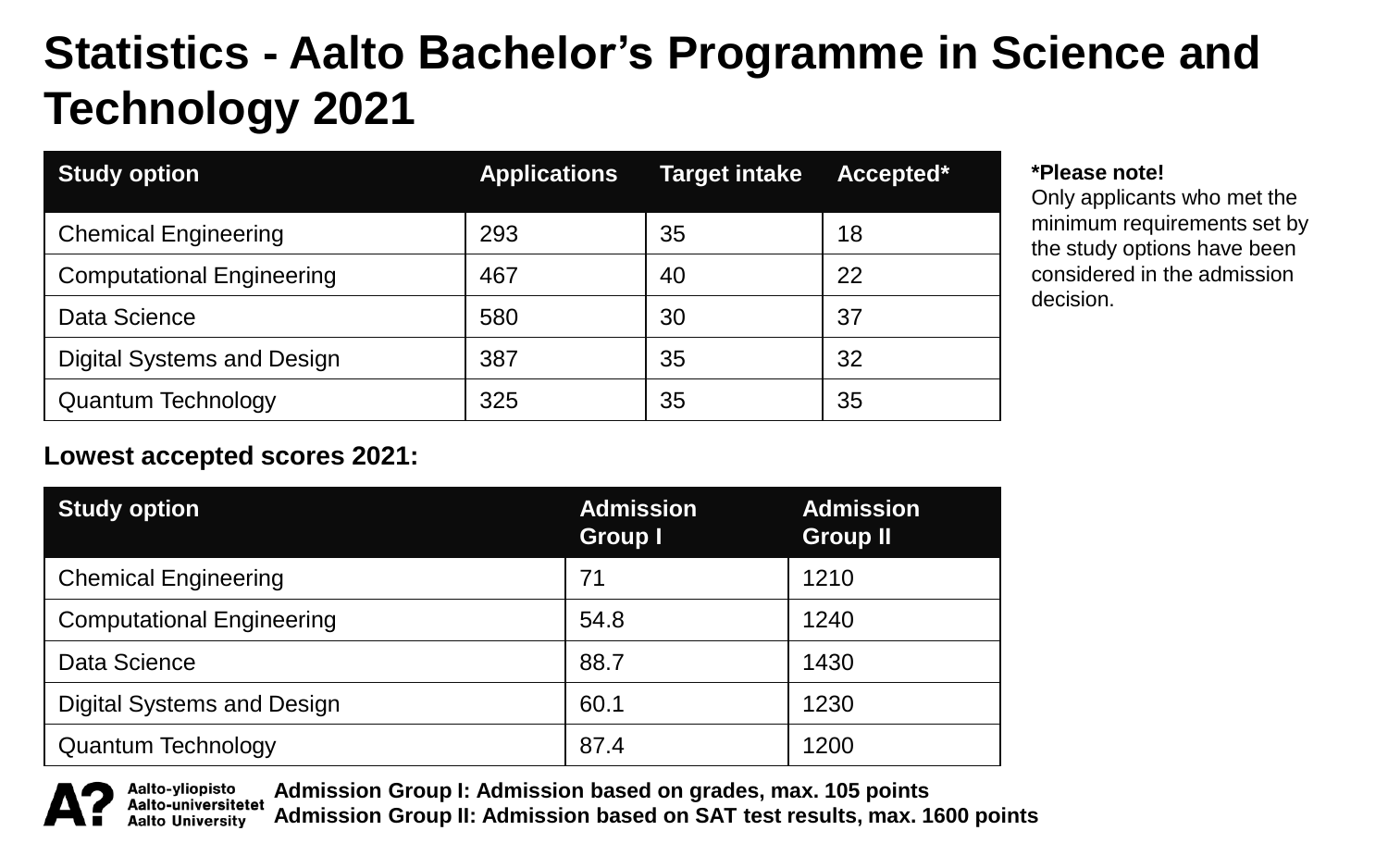## **Statistics - Aalto Bachelor's Programme in Science and Technology 2020**

| <b>Study option</b>              | <b>Applications</b> | <b>Target intake</b> | <b>Accepted</b> |
|----------------------------------|---------------------|----------------------|-----------------|
| <b>Chemical Engineering</b>      | 283                 | 35                   | 19              |
| <b>Computational Engineering</b> | 419                 | 30                   | 17              |
| Data Science                     | 506                 | 25                   | 23              |
| Digital Systems and Design       | 378                 | 35                   | 22              |
| Quantum Technology               | 310                 | 25                   | 20              |

### **Lowest accepted scores 2020:**

| <b>Study option</b>              | <b>Admission</b><br>Group I | <b>Admission</b><br><b>Group II</b> |
|----------------------------------|-----------------------------|-------------------------------------|
| <b>Chemical Engineering</b>      | 60.1                        | 1340                                |
| <b>Computational Engineering</b> | 60.1                        | 1300                                |
| Data Science                     | 61.7                        | 1430                                |
| Digital Systems and Design       | 60.1                        | 1230                                |
| <b>Quantum Technology</b>        | 69.7                        | 1230                                |

**Please note!**

Aalto Bachelor's Programme in Science and Technology is a new programme and the lowest accepted scores may change for the next application round. Only applicants who met the minimum requirements set by the study options have been considered in the admission decision.

Aalto-yliopisto **Admission Group I: Admission based on grades, max. 105 points** Aalto-universitetet Aalto Universitv

**Admission Group II: Admission based on SAT test results, max. 1600 points**